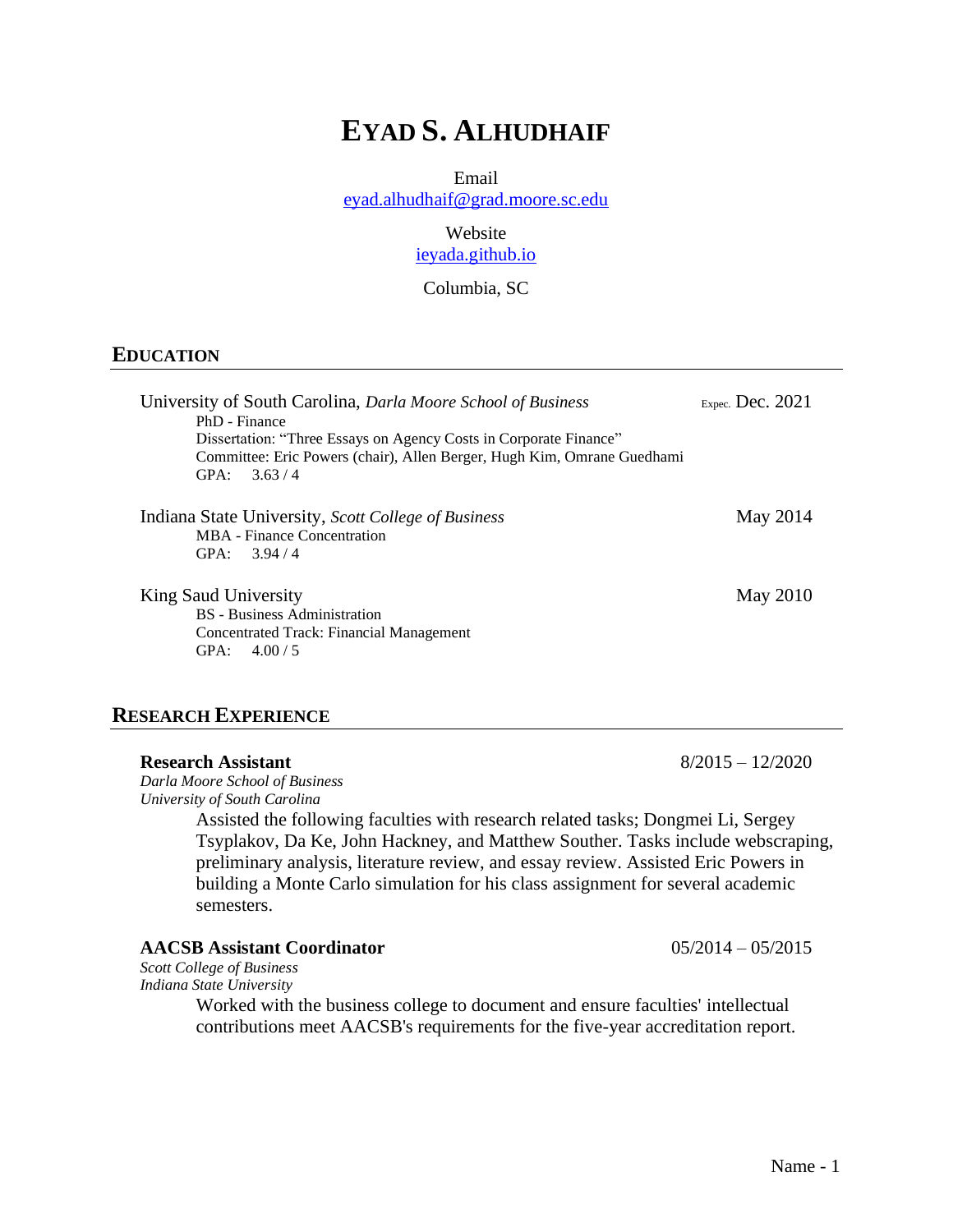# **TEACHING EXPERIENCE**

#### **Investment Analysis & Portfolio Management** Summer - 2019 **(FINA469)**

*Darla Moore School of Business University of South Carolina*

The course provides an in-depth discussion of fundamental principles related to investment analysis and portfolio management. Topics include investment instruments, portfolio theory, equity valuation, fixed-income securities, and option valuation. Upon the completion of the course, students are expected to understand security market functions, the trade-off of risk and return, and able to develop investment strategies. Further, understanding the knowledge covered in the course help students prepare for the CFA exams.

Number of students: 12, Evaluation score: 4.55

# **Investment Analysis & Portfolio Management** Summer - 2017 **(FINA469)**

*Darla Moore School of Business University of South Carolina*

> The course provides an in-depth discussion of fundamental principles related to investment analysis and portfolio management. Topics include investment instruments, portfolio theory, equity valuation, fixed-income securities, and option valuation. Upon the completion of the course, students are expected to understand security market functions, the trade-off of risk and return, and able to develop investment strategies. Further, understanding the knowledge covered in the course help students prepare for the CFA exams.

Number of students: 19, Evaluation score: 4.26

#### **Business Statistics I** Fall - 2014 **(BUS205)**

*Scott College of Business Indiana State University*

An introductory business statistics course. Topics include graphical concepts, measures of central tendency and dispersion, basic probability concepts, random variables, central limit theorem, and hypothesis testing and confidence intervals. Learning is assisted by statistical software applications. The emphasis is on problem solving for decision making.

Number of students: 30, Evaluation score: 3.77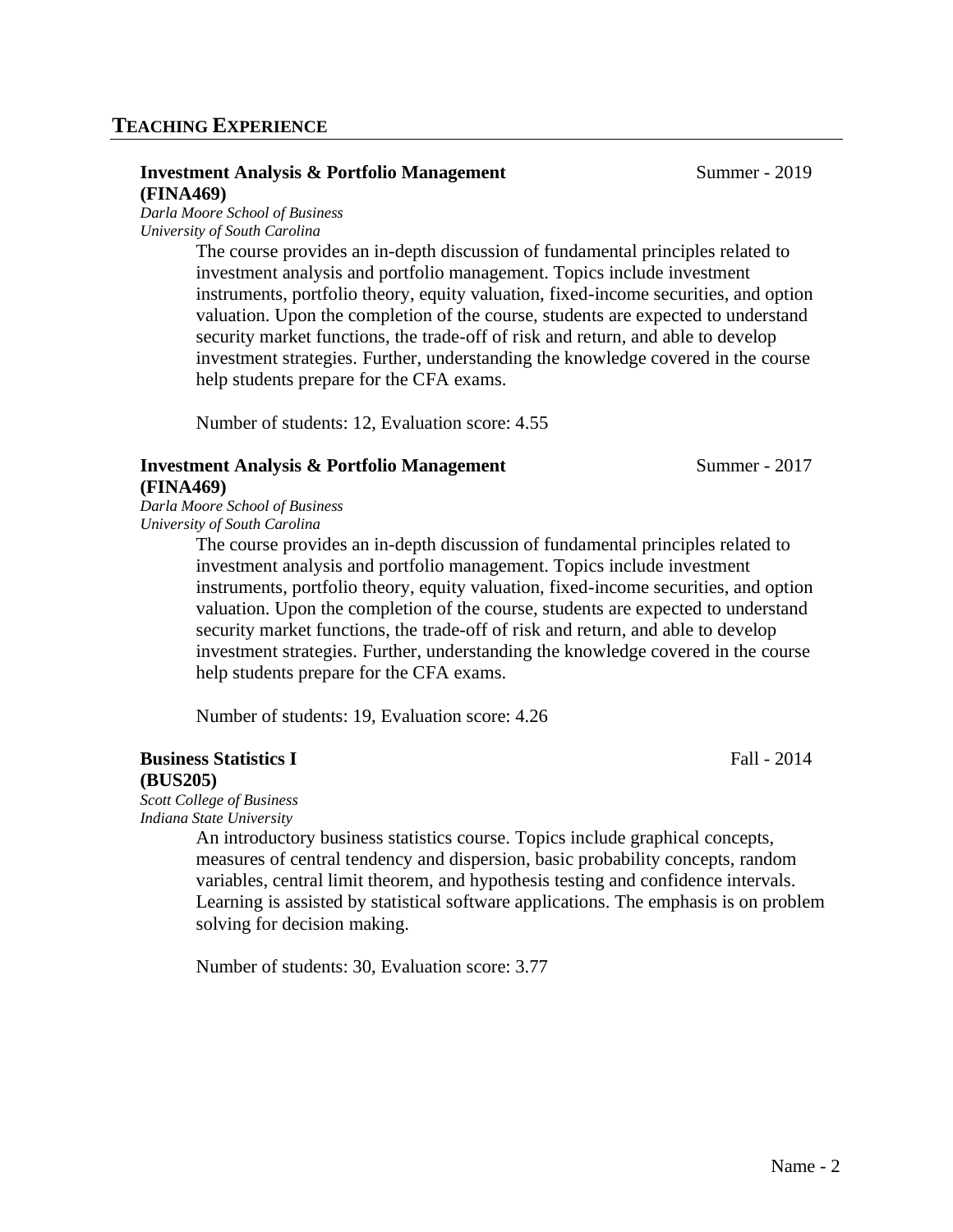Alhudhaif, Eyad. (2021). "The Asymmetry Between Growth Opportunities and Debt Maturity". *Working Paper*.<https://dx.doi.org/10.2139/ssrn.3906487>

Using the recent public health pandemic (COVID-19) as a laboratory experiment, I find evidence of an asymmetrical relation between a firm's debt maturity structure choice and its growth opportunities. Firms with high pre-pandemic exposure to growth-inducing factors obtained from 10-K filings have increased debt maturity and are more likely to exercise a call on their callable bonds, while firms with high prepandemic exposure to growth-reducing factors are null in taking any actions to adjust their debt maturity structure. Further, the increase in debt maturity following exogenous changes in growth opportunities suggests a unique type of change in firms' growth options following the recent pandemic, supporting the arguments proposed by Diamond and He (2014) and Childs, Mauer, and Ott (2005).

Alhudhaif, Eyad. Berger, Allen. Kim, Hugh. (2021). "Firm Risk Exposure Concentration and Debt Structure Choice". *Working Paper*.

Firms with more risk shifting problems due to the high-risk exposure concentration are likely to include more short-term debt in their capital structures and less covenants in their outstanding bonds. Using a firm's risk exposure concentration derived from the written text in 10-K filings, we find this effect is more pronounced among companies with strong managerial incentive alignment with shareholders. The findings suggest maintaining future investment flexibility is important for firms with high-risk exposure concentration, even at the expense of a higher liquidity risk associated with the use of short-term debt.

Alhudhaif, Eyad. (2016). "Corporate Payouts Under Economic Policy Uncertainty". *Working Paper*

Using a sample of all public firms in the U.S. between 1985 and 2015, I examine the relation between firm's payout policy behavior under changes economic policy uncertainties, both total and individual components of payouts; dividends and open market share repurchases. Using the EPU index and its components developed by Baker et al. (2016), I find payout programs tend to respond differently depending on the source of economic uncertainty. A persistent negative relationship exists between the level of uncertainty in government spending (GSU) and firms' average level of dividends, share repurchase, and total payout.

## **LANGUAGES**

**Arabic**: Native Language

**English**: Fluent

#### **PROGRAMMING SKILLS**

- **STATA**
- **Python**
- **Webscraping**
- **Text Analysis**